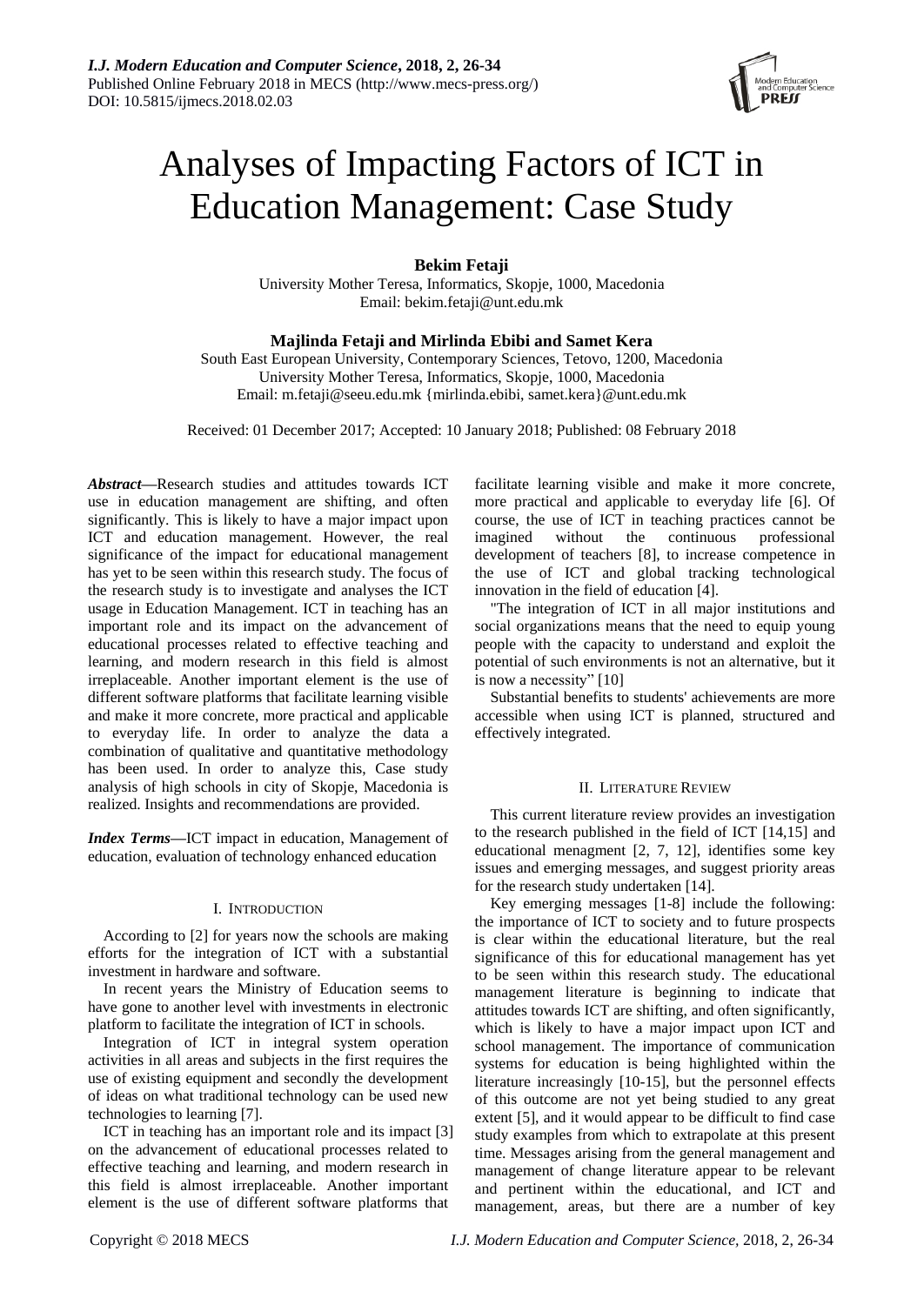concerns which suggest that some caution needs to be taken with regard to certain areas of that literature  $[11]$  – in particular personnel, financial, and strategic aspects. [3] identified a range of management implications of using on-line resources in schools and in homes. A particular outcome highlighted the need for groups to consider purpose carefully before investing heavily in communication technologies, since practical use did not merge unless users had some pre-existing concepts of potential applications. The impact upon management when laptop technologies were used was reported further in a series of later studies [2,4].

Of particular note was the outcome that parents [8] would be likely to use ICT more in the future for communication with schools, and that this would require managing, just as any other area of important relationship needs to be managed between homes and schools as disccused by [8, 10].

[3] used the term online learning throughout and he defines online learning as "the use of the Internet to access learning materials; to interact with the content, instructor, and other learners; and to obtain support during the learning process, in order to acquire knowledge, to construct personal meaning, and to grow from the learning experience";

In his synopsis of the Superhighways Evaluation report, [1] reported on the clear need for positive and supportive management to enable all those involved in educational endeavours to gain from the potential that ICT can bring to learning and teaching. He indicated the pervasive effect that ICT was having upon the pilot schools being studied, and the implications that this would have for the future. The report highlighted the need for all those involved in educational systems (whether they be parents, pupils, teachers, managers, or supporters) to become conversant with the concepts being introduced and developed, to become aware that their needs would enlarge and widen, and that their awareness of the potential that communication systems could offer educational outcomes would need to be enhanced in order for each group to utilise and work together for specific purpose. Twining reports in one article on aspects of ICT and school management in the primary school sector specifically. He reports on the use of a particular technique as a means to bring strategic vision and implementation need closer together. He argues that strategic vision is important, but that implementation requires the use of techniques which will offer the teacher more opportunity to plan for educational practice.

[6] bring together a series of studies from a range of countries that explore current features of computerized school information systems, their implementation in a range of schools, the outcomes of this implementation, and implications for the future in terms of further research. However, it is clear from this literature that most concern currently is being focused on data entry and collation, rather than upon data transfer or analysis as discussed by [11].

According to [12] current research on the impacts of ICTs on student achievement yields few conclusive statements, pros or con, about the use of ICTs in education and education management. Different studies as discussed by [6] have shown that even in the most advanced schools in industrialized countries, ICTs are generally not considered central to the teaching and learning process. However, there appears to be a mismatch between methods [2] used to measure effects and the type of learning promoted [4]. Standardized testing, for example, tends to measure the results of traditional teaching practices, rather than new knowledge and skills related to the use of ICTs. "Of the teachers interviewed on the effectiveness of ICT in education majority of them felt that introduction and use of ICT adequately will be extremely effective in children"s learning and achievement" [12].

According to [12] more research needs to be conducted to understand the complex links between ICTs, learning, and achievement. Again, on the question of impact of audio and visual ICT documents used in the learning process, research shows that surprisingly little documentation is available on the use and impact of video in education [12].

According to the teachers mainly focus on the development of technical ICT skills, whereas the ICT curriculum centers on the integrated use of ICT within the learning [5] and teaching process. When resources become used within homes and schools to the extent that is now happening [9], for example, it is unclear where responsibilities might lie, or where educational activity begins or ends.

Therefore analyses of the impact of ICT in education management is missing new relevant insights and needs to be further analysed and reviewed. In order to do this we have undertaken this study to add additional insights into the imapct of ICT in education management.

#### III. RESEARCH METHODOLOGY

The research methodology used within the research study is quantitative research. Primary quantitative data has been mainly collected from questionnaires particularly designed for this research which has been distributed to the management and teachers of 2 school institution.

The target group were teachers of different subjects and schools. The research methodology is based on the questionnaire instrument which has been distributed to 2 educational institutions-high schools Zef Lush Marku and Arsenie Jovkov in the municipality of Skopje.

The questionnaire consisted of 32 questions, where: 9 questions – consisting basic information and other questions have been distributed for assesing the specific impacting factors.

40 Questionnaires have been distributed to school Principles and recived 39 of responses from them, and waited approximately 2 months for the responses.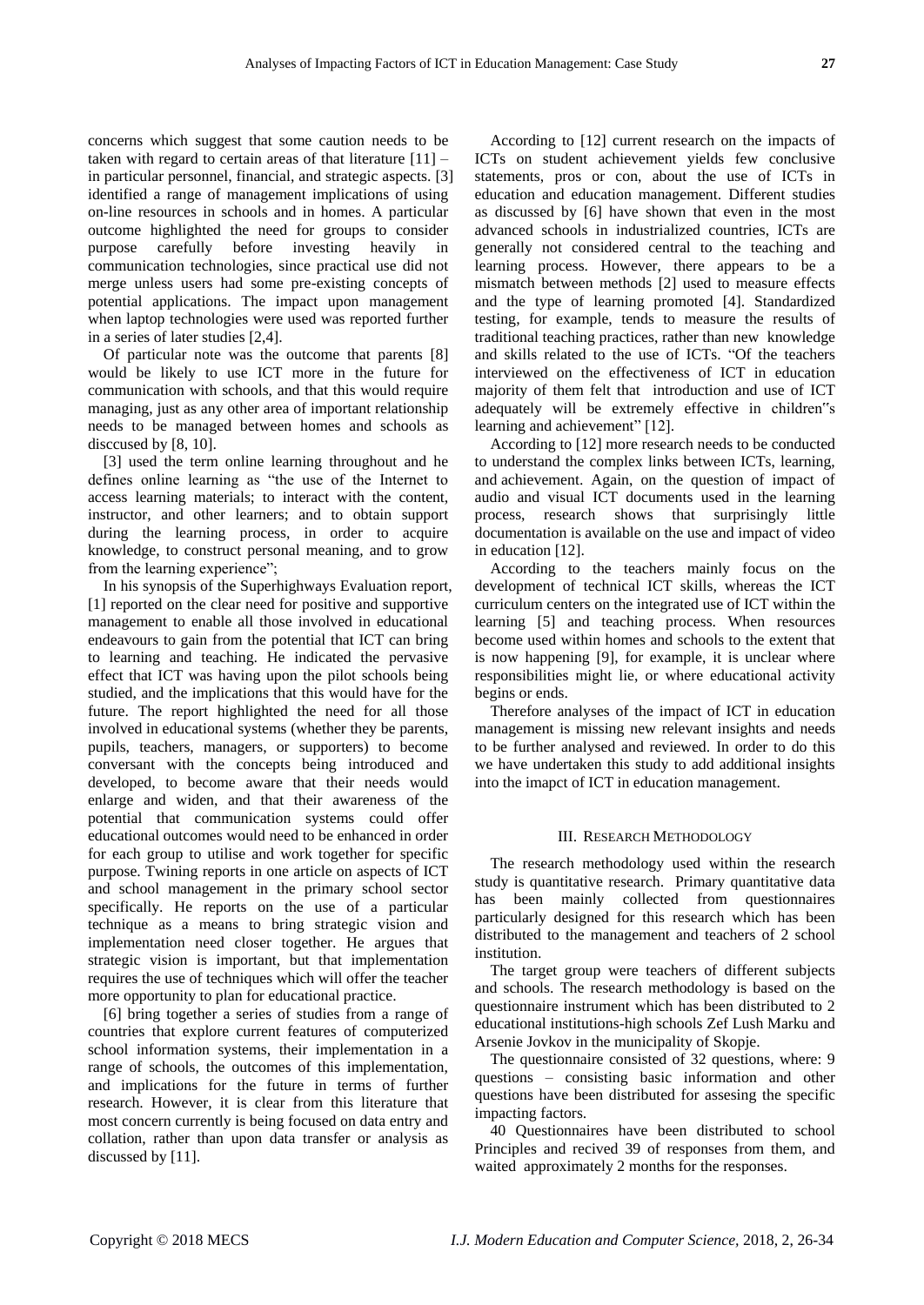### IV. CASE STUDY ANALYSIS

In order to analyze the impacting factors in usage of ICT in education management a Case study analysis of high schools in city of Skopje, Macedonia is realized.

The revealing of the improper use of technology in teaching practices is reflected in the questionnaire where the use of technology in teaching school for 21 responded never, 43 times, 36 on average, and only 15 always.

This level of knowledge is not justified by the fact that the sample used in the age group 57% are new and 91% have a personal computer at home and have attended several training programs for computer work.

The rate of use of the applications of Office that represents the foundation of computer, according to survey results proves to be low, which is reflected in the quality of teaching and learning concrete and practical research, although 73% of the sample of teachers are faculty and 12% have professional master and 25% of them are with HPS. As well as their teaching experience is another indicator that should better reflect the level of use of ICT in teaching. Where 69% have 1-19 years' experience of teaching experience, 18% of 20-29 years' experience and over 30 are 13% of the target group. Also these results are questionable due to the fact that 51% have completed the training ECDL while 49% have attended other trainings.

Regarding the use of the Internet is a fundamental resource for the use of technology in teaching practices are very worrying results because 41% of respondents said they do not use at all.

The result of the test preparation for students is more gratifying because 60.86% stated that the tests produce themselves. Contrary to what a few of them use technology to prepare for the presentation of teaching units where only 21.73% said they always use.

#### V. RESULTS

Out of the 35 questionnaires distributed to high school principals received 34 responses. The rate of use of the applications of Office that represents the foundation of computer, according to survey results proves low beginner level, which is reflected in the overall management of the school, although 22% of directors are professional qualifications master and 41% of them have over 8 years experience in leadership.

As for this other software, such as software for the preparation and management of school schedules and project management software for schools (schools that can improve performance) it appears that the level of their use is very disturbing, where only two schools (6 %) use the software for preparation of schedules electronically and not in full measure. Even more alarming is the result of Internet usage where 50% have basic knowledge.

The result of processing the reports came out very satisfactory 91% in electronic form, as a result that directors engage subordinates, in most cases (45%) teachers for the preparation of these reports. These reports are often delayed by the results for two reasons: not the best approach to technology (72%) and neglect of dependents (28%).

Electronic communication internally and externally according to the results of the questionnaire carried out to the extent that 44% referring assistance again subordinates.

Gender - in terms of gender structure of school principals 75% of them are male and 25% female, which means that significantly male-dominated.



Fig.1. Gender Analyses

**Age** - From graphic coverage in the following Fig. we see that the age over 51 years dominates with 81% in the leading structures of educational institutions in the municipality of Skopje, and this comes out that is not a good indicator of the level of use of technology.



Fig.2. Analyses of Age Distribution

**Experience** - From the result appear in the statement of experience 41% of school principals have extensive experience in leadership, then over 8 years since one hand is a positive indicator, as this experience helps in leadership, from the other side of the mirror age did handicapped in the use of technology.



Fig.3. Analyses of Work Experience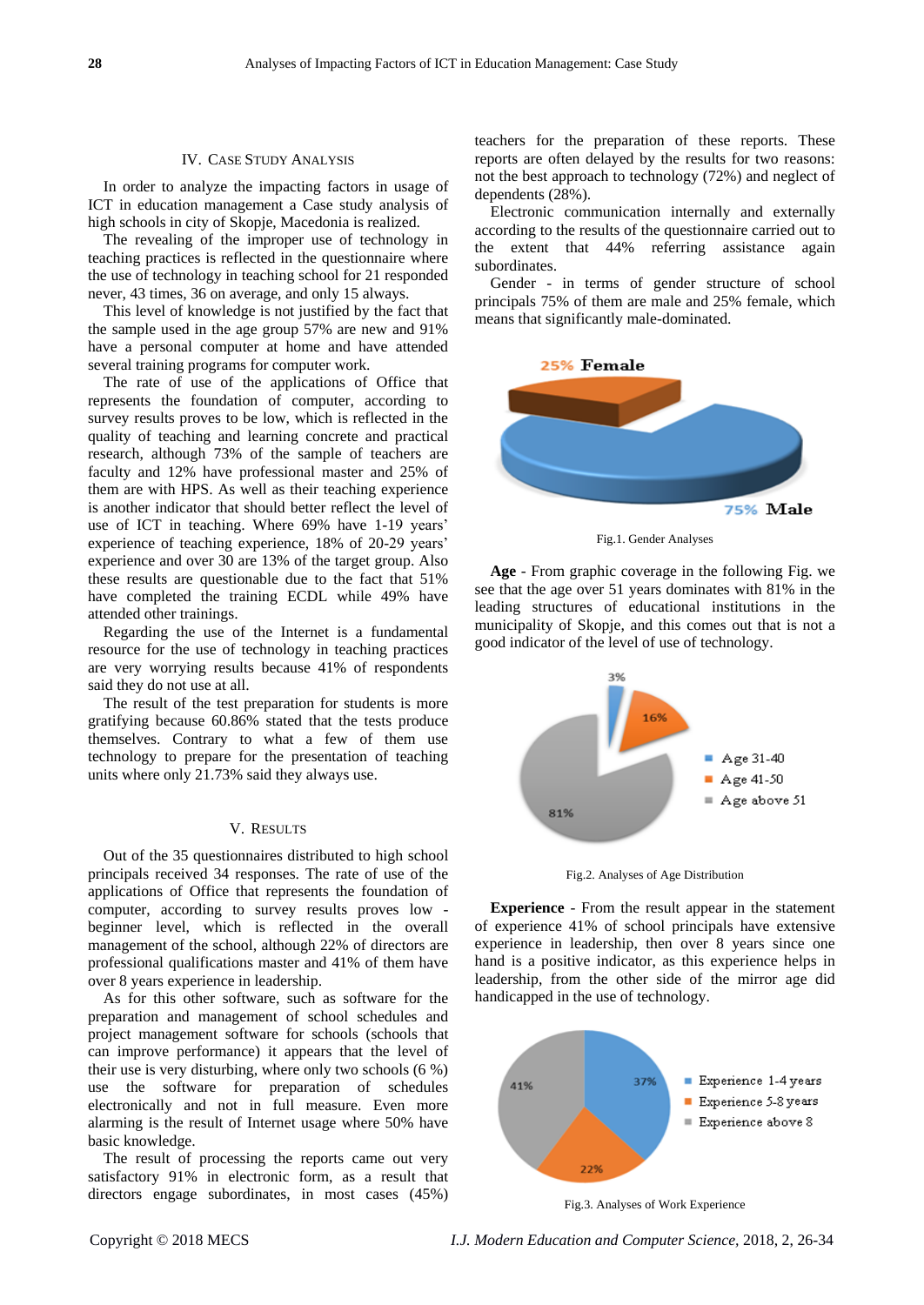Professional qualification - Qualification structure of school directors in Skopje is high, where 22 of them are in college 4 years, 7 to master and only 3 with college.



Fig.4. Analyses of Professional Qualification

This indicator should affect the efficient use of technology, but considering that all these preparations are social profiles, contributing to minimal use of technology.

**Access to computers** - Based on the results presented from the survey results that all principals of schools are equipped with computers, which is an indication of very important on the one hand and a disturbing indicator on the other hand, since the level of use their very low.



Fig.5. Analyses of Access to Computers

Long experience as Director, Computer possession, following some training in technology is inconsistent with the level of full use of technology for the management and creation of climate use in schools.



Fig.6. Analyses of Computer Skills level

**Computer skills** - from 63% of directors have little knowledge in the use of technology, despite the fact that all possessed a computer, 34% and 3% average knowledge of enjoyable knowledge. The following image is reflected in the rate of computer ownership by directors.

**MS Word** - 34% of beginner users and 66% advanced of initial users, it is known that the use of this application is more than necessary.



Fig.7. Analyses of usage of Word Text processor

**MS Excel** - worrisome is the fact that 53% of school principals at all do not use Excel application, given that the majority of statistical reports issued by this.



Fig.8. Analyses of Excel usage

**MS PowerPoint** - Even this mass application unsatisfactory use directors, which will help a lot for the preparation and presentation of data.



Fig.9. Analyses of PowerPoint usage

**MS Access** - 87% of directors who do not use this app is very high, given that all institutions should have database.



Fig.10. Analyses of Access usage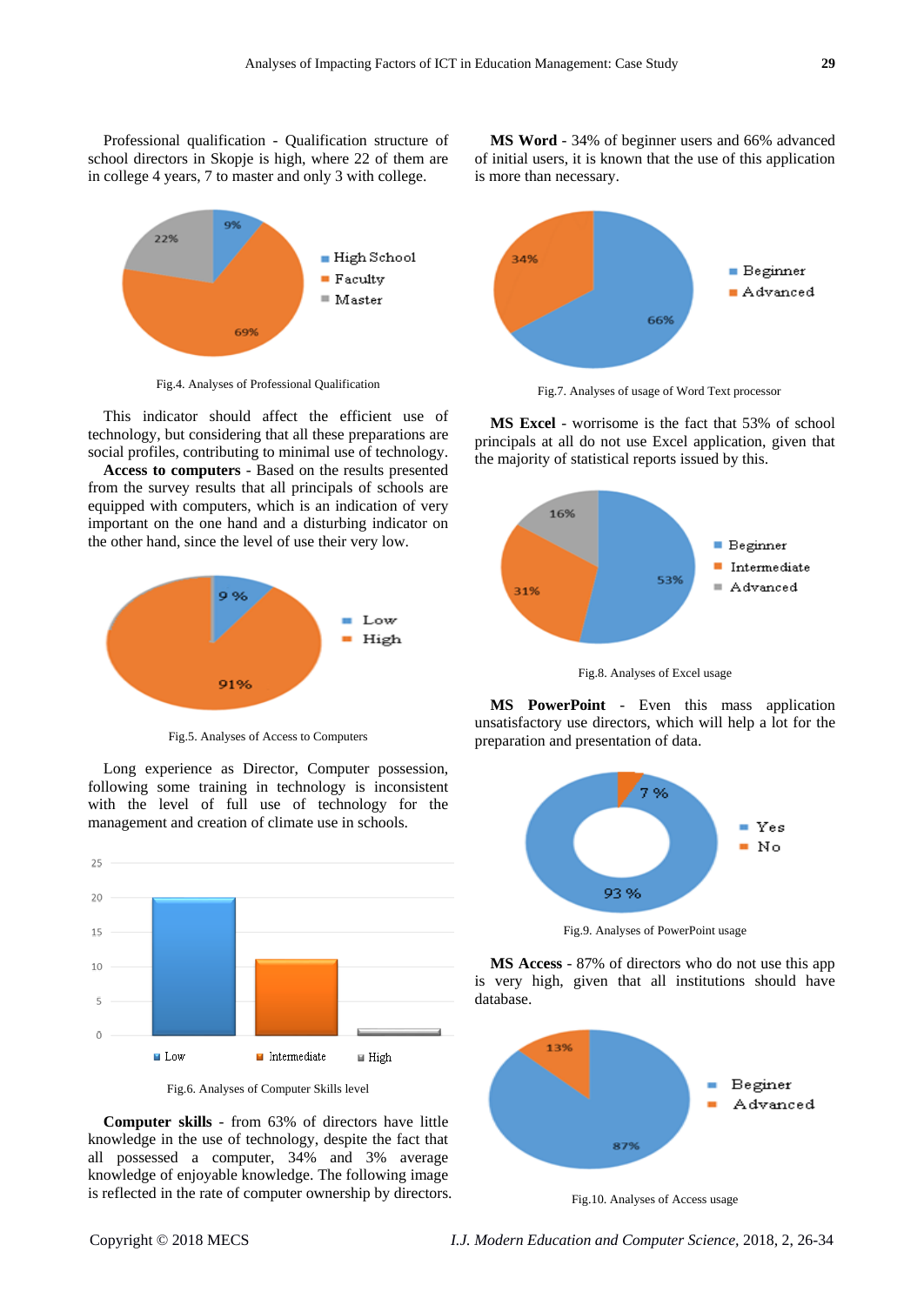**MS Project** - All schools in different time period the developed projects. The best way of managing these projects is to use applications which will help greatly as MS Project. None of the directors do not use this application that would facilitate the work on the projects forwarded.



Fig.11. Analyses of Project usage

Schools spend great time in preparation, testing, distribution (to teachers, students and parents). Also schools also face difficulties in adjustment to schedule and its eventual modification. It often happens that two weeks before the start of the school year to spend only testing schedule. This is a handicap as a result of not using different software that enable easy creation and management of school hours in the shortest time possible. Also this time can also publish on the website of the school.

**Website** - 50% of those who are beginners in the use of the Internet is alarming, because all communication nowadays is oriented towards and through Internet technologies. Everything in the world of technology today is preceded by communication via the Internet. Development and advancement of all processes that occur in school is dependent primarily by communication through internet technologies.



Fig.12. Analyses of Internet usage

**Reports** - Measure the percentage of 91% electronic reporting is inconsistent with the computer skills of directors. To this percentage is due to staff-subordinate directors engage others to prepare reports on electronically.

**Compiler reports** - greatly principals hire teachers for the preparation of reports. This result gives us realize even one of the reasons why the level of technology use is low, so they are upheld to their subordinates and this did not make them to engage and commit themselves more in the use of technology, given the fact that they have the legal obligations which sets out the duties of school principals, as p.sh management database to school,

reporting through EMIS  $\frac{1}{s}$  $\frac{1}{s}$  $\frac{1}{s}$  -s, statistical reports, descriptive, analytical etc. The Fig. shown on the next page, seen rates makers electronic medical reports.



Fig.13. Analyses of Reporting

**Delays reports** - Clearly not the best approach to technology affects the delayed reports. These delays cause reporting problems because they know that these reports have their hierarchy of school - education director - Minister.



Fig.14. Analyses of Daily Reports

**Communication** - The tabular overview of this communication appears that the directors of subsidiaries engage in most cases teachers stand out because the result that 44% of the media use that is inconsistent with the level of use of technology by the directors.

| Table 1. Coverage of exploitation technologies of communication |
|-----------------------------------------------------------------|
| directors expressed in numbers and percentages                  |

| Coverage of exploitation technologies of communication directors<br>expressed in numbers and percentages |     |               |  |  |  |  |
|----------------------------------------------------------------------------------------------------------|-----|---------------|--|--|--|--|
| <b>Communication technologies</b>                                                                        | Nr. | $\frac{0}{0}$ |  |  |  |  |
| phone                                                                                                    | 2   | 6             |  |  |  |  |
| Phone & Hard Copy                                                                                        | 3   | 10            |  |  |  |  |
| Phone, mail Hard Copy &                                                                                  | 11  | 34            |  |  |  |  |
| Phone, mail & Social Networks                                                                            | 2   | 6             |  |  |  |  |
| Phone, Hard Copy, mail & Social Networks                                                                 | 14  | 44            |  |  |  |  |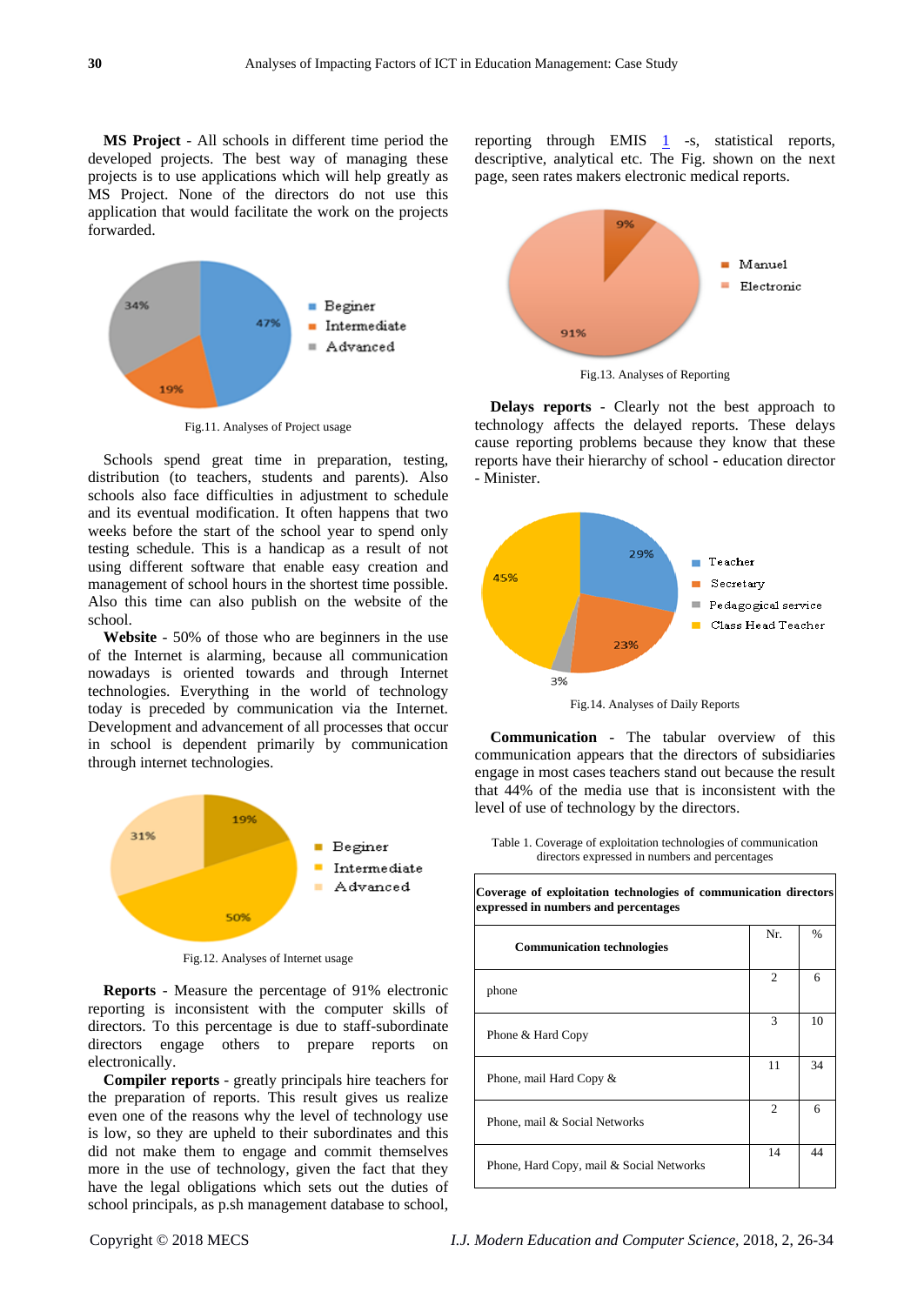The outlook for technology - indicators that give positive signs for the use of technology and its integration in school is the fact that all the directors in question "Will the use of technology to help management" responded positively. This gives with the understanding that they are aware of the role that the use of technology to facilitate the performance and management duties in their schools. In relation to the degree of knowledge and experience in their results that only an opinion declared not a necessity in which you should invest continuously in this direction. Directors have the opportunity to invest in knowledge for technology to do without can be large, since all possess computer, are all the time in school, have teaching technology from whose experience can benefit, provided various trainings can cooperate with each - other.



Fig.15. Impact of Technology in Management





Fig.16. How do you grade the IT level of usage? (1-Bad, 5-Excellent)

Fig.17. Estimation of Teachers attitude towards use of ICT in your own department. (1-Bad, 5-Excellent)

**Technology Comments:** A large number of principals surveyed (50%), marked comments about the importance of using technology in school.



Fig.18. Satisfaction level towards use of ICT vs. previous

We have used the regression equations to measure the statistical significance of the data obtained and their relationship. The results of regression are shown in the following Tables below.

| Source   | <b>SS</b> | df                 | <b>MS</b> | Number of $obs = 60$<br>F(1, 58)<br>$=72.96$<br>$=0.000$<br>Prob > F<br>R-squared $=0.557$<br>Adj R-squared=0.549 |                               |      |  |  |
|----------|-----------|--------------------|-----------|-------------------------------------------------------------------------------------------------------------------|-------------------------------|------|--|--|
| Model    | 52.77     | 1                  | 52.77     |                                                                                                                   |                               |      |  |  |
| Residual | 41.95     | 58                 | 0.723     |                                                                                                                   |                               |      |  |  |
| Total    | 94.73     | 59                 | 1.605     | Root MSE<br>$= 0.850$                                                                                             |                               |      |  |  |
| reliable | Coef.     | <b>St</b><br>Error | t         | P >  t                                                                                                            | [95% Conf.<br><b>Interval</b> |      |  |  |
| getinfo  | 0.822     | 0.963              | 8.54      | 0.000                                                                                                             | 0.630                         | 1.01 |  |  |
| cons     | 0.996     | 0.342              | 2.91      | 0.005                                                                                                             | 0.310                         | 1.68 |  |  |

Table 2. Regression level of positive impact of ict on schools management .  $X_1 = get$  information in time/ at any time

Now we have to test how good this regression equation predicts values of y, for given values of  $Xi$ , i=1,.., 5.

Here we can see that the reliability is at 95% of confidence factor.

Results are presented in the following regression equations:

> $Y=0.99 + 0.82* X1, Y=1.11 + 0.76* X2,$  $Y=1.09 + 0.76* X3$ ,  $Y=1.34 + 0.68* X4$ ,  $Y=1.27 + 0.68*$  X5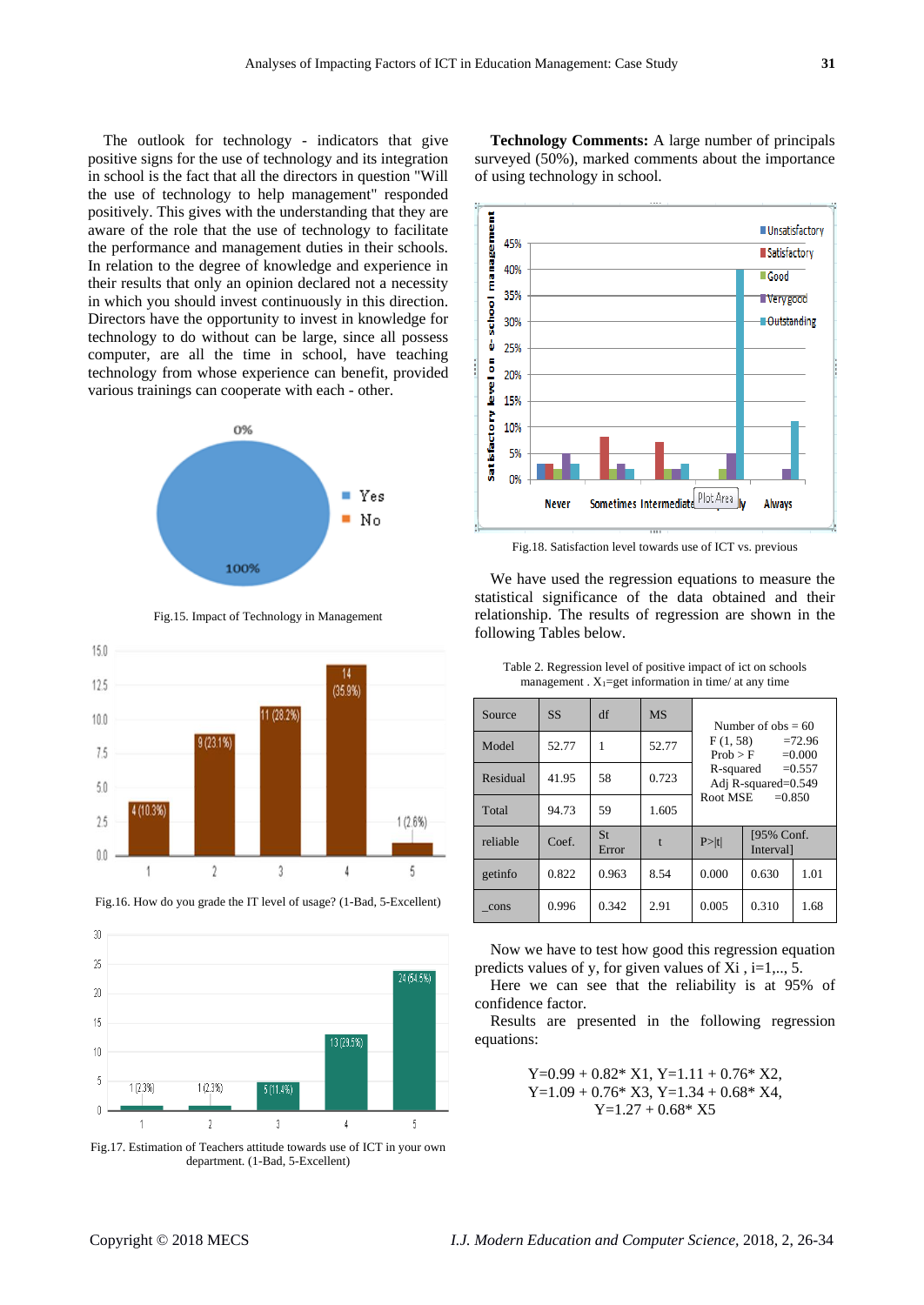| Source   | <b>SS</b> | df                 | <b>MS</b> | Number of $obs = 60$                          |                               |      |  |  |  |
|----------|-----------|--------------------|-----------|-----------------------------------------------|-------------------------------|------|--|--|--|
| Model    | 59.43     | 1                  | 59.43     | F(1, 58)<br>$= 97.64$<br>$=0.000$<br>Prob > F |                               |      |  |  |  |
| Residual | 35.30     | 58                 | 0.608     | $=0.627$<br>R-squared<br>Adj R-squared=0.621  |                               |      |  |  |  |
| Total    | 94.73     | 59                 | 1.605     | Root MSE<br>$= 0.780$                         |                               |      |  |  |  |
| reliable | Coef.     | <b>St</b><br>Error | t.        | P >  t                                        | [95% Conf.<br><b>Interval</b> |      |  |  |  |
| getinfo  | 0.682     | 0.069              | 9.88      | 0.000                                         | 0.544                         | 0.82 |  |  |  |
| cons     | 1.276     | 0.271              | 4.70      | 0.005                                         | 0.732                         | 1.82 |  |  |  |

Table 3. Regression level of satisfaction level of use of ict  $x_2$ =check status in time / at any time

The probability of the F statistic, the test for statistical significance of the regression equation (an F-value  $> 4.0$ is usually statistically significant), for which we got the values of Fi=72, 93, 70, 93, 97, i=1,…5, means that the regression equations help us to understand the relationship between each e-service Xi and y.

## VI. CONCLUSION

Analyses of the impact of ICT in education management is missing new relevant insights and needs to be further analysed and reviewed. In order to do this we have undertaken this study to add additional insights into the imapct of ICT in education management.

In summary, we have performed both an experimental and theoretical study of the analyses of ICT usage in School Management in Macedonia.

Different findings have suggested that although ICT can improve learning, there are a number of issues that need to be considered if such technology will eventually make the difference. Therefore, care should be taken in this broad level, in where and how and what the impact level will be. There are several issues and impacting factors that need to be taken under consideration. First is the effect of "interrelated integration" of ICT compared with other interventions, the second is the effect of the provision and use of ICT at a general level. In order to analyze this, Case study analysis of high schools in city of Skopje, Macedonia was realized.

The rate of use of the applications of Office that represents the foundation of computer, according to survey results proves low - beginner level, which is reflected in the overall management of the school, although 22% of directors are professional qualifications master and 41% of them have over 8 years experience in leadership.

As for this other software, such as software for the preparation and management of school schedules and project management software for schools (schools that can improve performance) it appears that the level of their use is very disturbing, where only two schools (6 %) use the software for preparation of schedules electronically and not in full measure. Even more

alarming is the result of Internet usage where 50% have basic knowledge. The result of processing the reports came out very satisfactory 91% in electronic form, as a result that directors engage subordinates, in most cases (45%) teachers for the preparation of these reports. These reports are often delayed by the results for two reasons: do not use or have frequent approach to technology (72%) and neglect of dependents (28%). Electronic communication internally and externally according to the results of the survey carried out to the extent that 44% referring assistance again subordinates. School leaders principals to move very little use of technology and the opportunities that technology provides for more efficient management of the school. Driving school in most cases break down as a result of access to school directors in relation to technology and integrate it into their daily work.

Main issues that have been identified within the research study regarding ICT impact on education management are: shifting pedagogies from classical to e-learning,; need to redesign curriculums to incorporate ICT and new assessment methodologies and assesment tools, increased volume of work of teachers with using ICT in teaching, improving teachers attitudes and skills towards use of ICT, new chalenges emposed by the technology infrastructure, new volume of work previosly not exisiting like management communication with parents and increased quires. All these contribute to the optimal use of ICTs in education management.

Directors have a basic knowledge of working on computers in a move affecting technological developments in school, difficulties in presenting reports, designs and project management schedules and school, multidimensional communications difficulties, etc. Often their work obligations carry subordinates whose cause obstacles in fulfillment of the obligations in their work. Using technology from principals direct impact in creating a positive school climate for technology integration and professional and efficient management.

#### **REFERENCES**

- [1] Brooker, L. (2003). Integrating IT technologies in UK classrooms: Lessons for teachers from early years practitioners. Childhood Education,
- [2] Condie, R., Munro, B., Seagraves L., & Kenesson, S. (2007). The impact of ICT in schools – a landscape revieë. Becta Research, January 2007. Retrieved December 13, 2007
- [3] Cuttance, P (2001) "Information and Communication Technologies" School Innovation: Pathway to the Knowledge Society, Department of Education, Training and Youth Affairs pp.73-100.
- [4] Duhaney, D.C. (2001). Teacher Education: Preparing Teachers to Integrate Technology. International Journal of Instructional Media.
- [5] Dushyanthi U. Vidanagama,(2016),"Acceptance of E-Learning among Undergraduates of Computing Degrees in Sri Lanka", International Journal of Modern Education and Computer Science(IJMECS), Vol.8, No.4, pp.25-32, 2016.DOI: 10.5815/ijmecs.2016.04.04
- [6] Ganesh, T. G. & Berliner, D. C. (2005). Practices of computer use in elementary education: Perceived and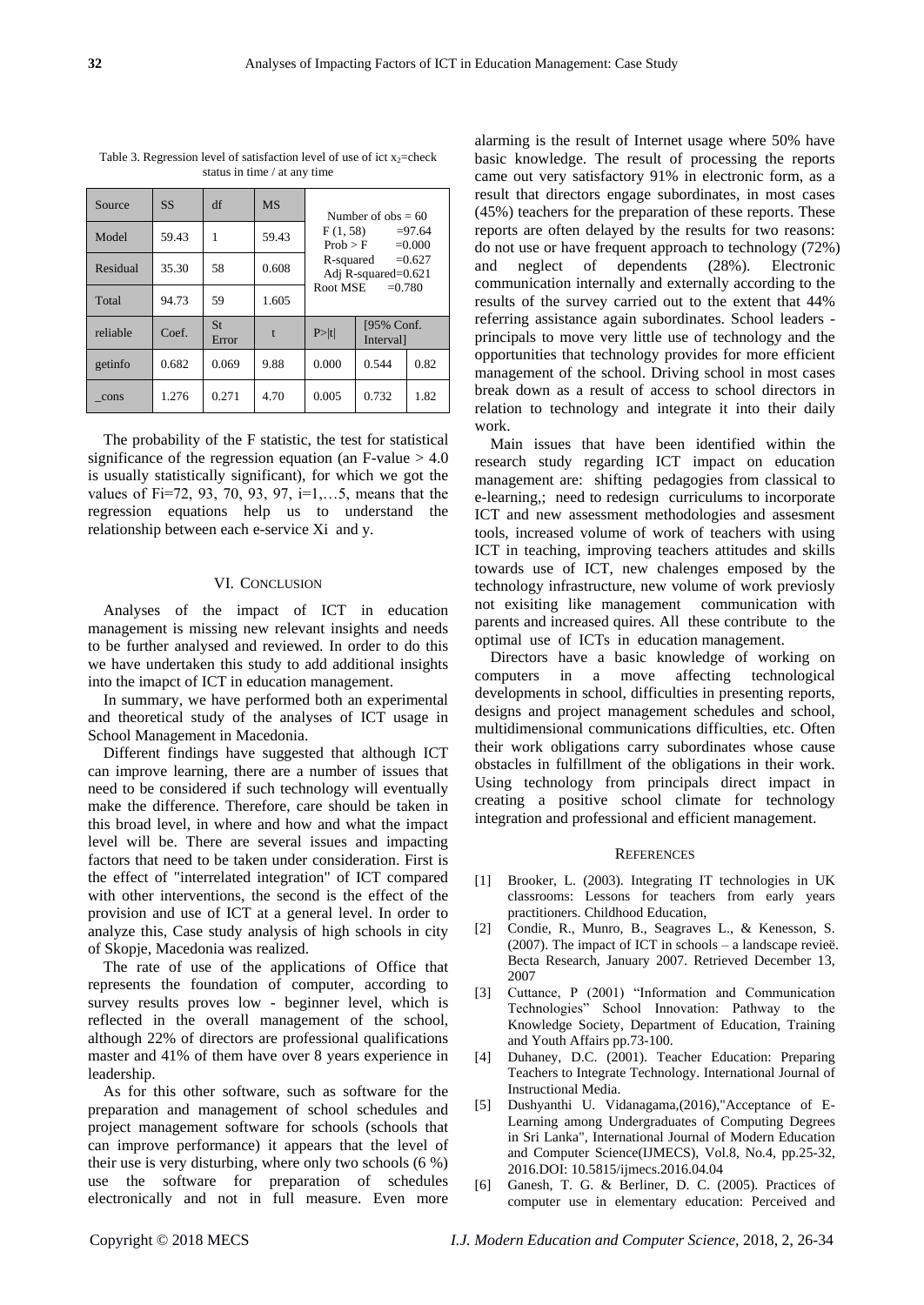missed opportunities. In D. Wray (Chair), ICT in education. Paper presented at the European Association for Research on Learning and Instruction 2005 Biennial Conference, Nicosia, Cyprus

- [7] Hamza O. Salami, Ruqayyah S. Ibrahim, Mohammed O. Yahaya, (2016),"Detecting Anomalies in Students' Results Using Decision Trees", International Journal of Modern Education and Computer Science(IJMECS), Vol.8, No.7, pp.31-40, 2016.DOI: 10.5815/ijmecs.2016.07.04
- [8] Kozma, R.J. (Ed). (2003) Technology, innovation, and educational change: a global perspective. A report of the Second Information Technology in Education Study (SITES)
- [9] M. Rizwan Jameel Qureshi, M. Kashif, (2017), "Adaptive Framework to Manage Multiple Teams Using Agile Methodologies", International Journal of Modern Education and Computer Science(IJMECS), Vol.9, No.1, pp.52-59, 2017.DOI: 10.5815/ijmecs.2017.01.06
- [10] M. Wasif Nisar, Ehsan Ullah Munir and Shafqat Ali shad, (2011), Usage and Impact of ICT in Education Sector; A Study of Pakistan, Australian Journal of Basic and Applied Sciences, 5(12): 578-583, 2011 ISSN 1991-8178
- [11] Mai Abdrabo, Mohammed Elmogy, Ghada Eltaweel, Sherif Barakat, (2016) "Enhancing Big Data Value Using Knowledge Discovery Techniques", International Journal of Information Technology and Computer Science(IJITCS), Vol.8, No.8, pp.1-12, 2016. DOI: 10.5815/ijitcs.2016.08.01
- [12] Meenakshim M, (2013), "Importance of ICT in Education", OSR Journal of Research & Method in Education (IOSR-JRME)e-ISSN: 2320–7388,p-ISSN: 2320–737X Volume 1, Issue 4(May. –Jun. 2013), PP 03- 08
- [13] Naidu, (2006) S. E-Learning: A guide of Principles, Procedures and Practices, 2nd. ed ed. Commonwealth Educational Media Centre for Asia, 2006.
- [14] Stephanie Hirsh, Steve Higgins, (2010) Does ICT improve learning and teaching in schools? Newcastle University A Professional User Review of UK research undertaken for the British Educational Research Association.
- [15] Sukanya Suranauwarat,(2017),"An Approach to Solving Technical Difficulties Facing Non-CS Students in a Database Class", International Journal of Modern Education and Computer Science(IJMECS), Vol.9, No.2, pp.14-26, 2017.DOI: 10.5815/ijmecs.2017.02.02

#### **Authors' Profiles**



**Bekim Fetaji** is Full Professor of Informatics at University Mother Teresa - Skopje. Vice Rector for Science, former head of Research group in Programming and software Engineering and Formals specifications. Previously Dean of Computer Science Faculty and before that vice-dean for academic issues

in computer Sciences. Received his PhD in Computer Sciences in Graz University of Technology with the dissertation thesis "E-learning indicators- a multidimensional model for planning, designing and developing e-learning software solutions". Previolsy finsihed his Master studies in Computer Science at Oxford Brookes University England UK. Main research interests are in software engineering, programming, data processing, technology enhanced education, web design, web development in java, software project management and closely

related fields. Participated in several project teams within different programs such as Tempus, Erasmus and other national and international research projects. Published more than 100 scientific papers, mainly in international conferences and more than 20 international journals. The author can be contacted at bekim.fetaji@unt.edu.mk



**Majlinda Fetaji** is an Associate Professor at the Faculty of Computer Sciences at South East European University -SEEU. She received her PhD in Computer Sciences at the Faculty of Contemporary Sciences and Technologies at South East European University –SEEU with the dissertation thesis "MAI instructional model,

MLUAT testing methodology and TBMLM methodology framework for developing mobile learning software solutions". Her main research interests are algorithms and data structures, programming, e-learning, m-learning, virtual learning environments, and closely related fields. Awarded "Researcher of the year 2008" from the Macedonian Academy of Sciences for her research work in mobile learning and Technology Enhanced Education. Participated in different projects in Tempus, Erasmus and other national and international research projects. Head of the Quality Team of the Faculty of Computer Sciences. Published more than 60 scientific papers in international conferences and more than 20 international journals. The author can be contacted at m.fetaji@seeu.edu.mk



**Mirlinda Ebibi** is Assistant Professor of Informatics at University Mother Teresa - Skopje. Received her PhD in Computer Sciences at the Faculty of Computer Sciences in University of Novi Pazar with the dissertation thesis "Expert based learning methodology for developing mobile expert learning knowledge management software

system". Main research interests are in programming, e-Learning, m-Learning, technology enhanced education, web design, and closely related fields. Participated in several project teams within different national and international research projects. Published more than 50 scientific papers in international conferences and more than 20 international journals. The author can be contacted at mirlinda.ebibi@unt.edu.mk



**Samet Kera** is Assistant Professor of Mathematics at University Mother Teresa - Skopje. Received his PhD in Mathematics at the Faculty of Natural Mathematical Sciences of Saint Cyril and Methodius University on Skopje. Main research interests are in Mathematics, math education, special interest in topology and closely related

fields. Participated in several project teams within different national and international research projects. Published more than 30 scientific papers in international conferences and more than 10 international journals. The author can be contacted at samet.kera@unt.edu.mk